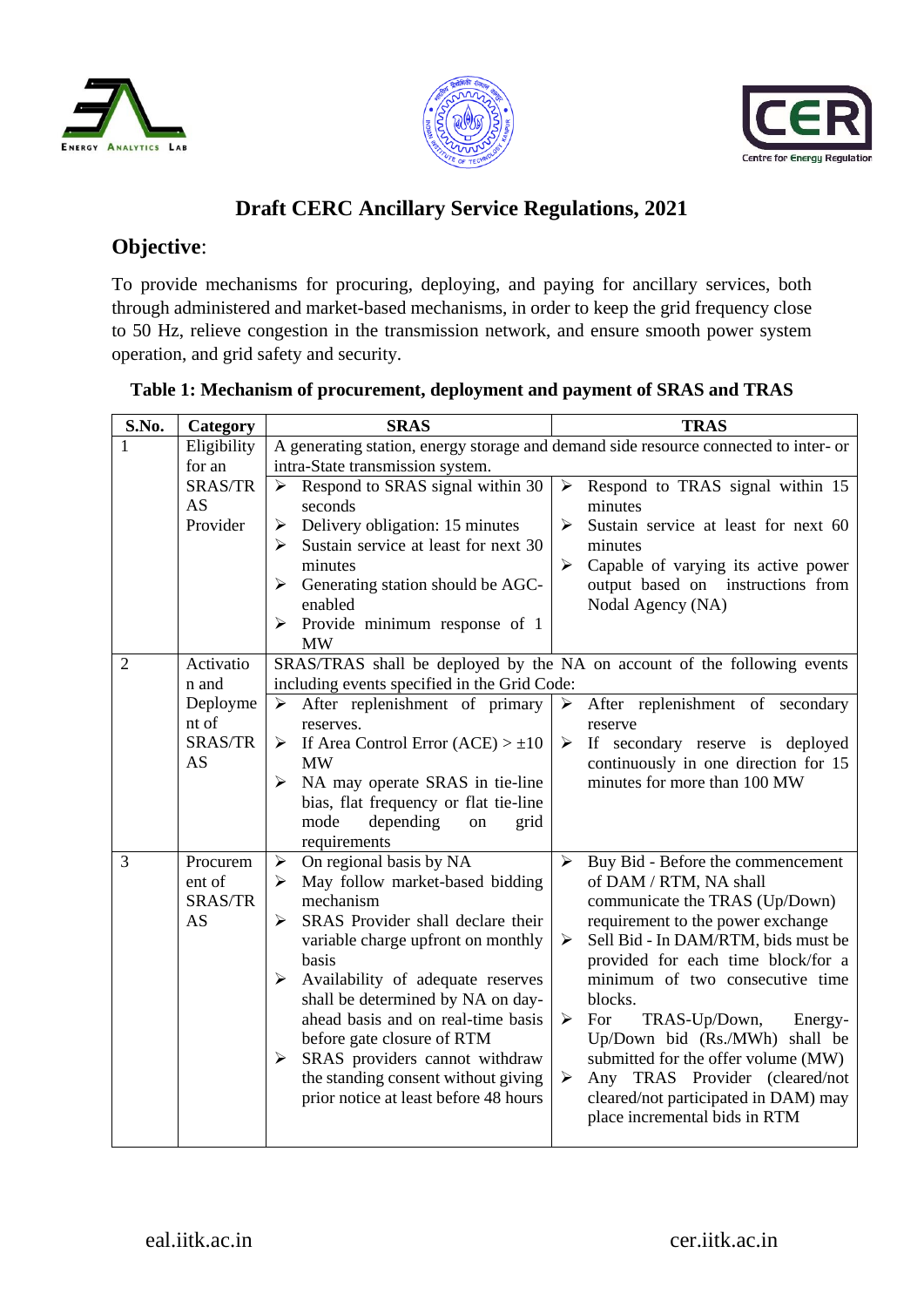





| $4-$ | Selection<br>of SRAS<br>Providers<br>and Price<br>discovery<br>of TRAS | $\blacktriangleright$<br>➤<br>➤<br>➤ | SRAS provider shall be selected by<br>NA based on Custom Participation<br>Factor (CPF)<br>CPF shall be computed based on<br>Rate Participation Factor (Ramping<br>capability in MW/min) and Cost<br>Factor<br>(variable<br>charge<br><b>or</b><br>compensation charge)<br>Average of SRAS (Up/Down) data<br>shall be calculated for every 5<br>minutes in absolute terms and used<br>for payment of incentive as per<br>Regulation 12<br>Average of SRAS-Up/Down data<br>shall be calculated for every 15<br>minutes time block in MWh and<br>used for payment of variable charge<br>or compensation charge, to the<br>SRAS Provider as per Regulation<br>11 | $\blacktriangleright$<br>➤<br>$\blacktriangleright$<br>➤ | The principle of Uniform Market<br>Clearing price and Pay-as-bid shall be<br>followed for price discovery of<br>TRAS-Down,<br>TRAS-Up<br>and<br>respectively<br>The highest Energy-Up bid for TRAS-<br>Up shall be MCP for Energy-Up in<br>DAM or RTM<br>The Energy-Down bids shall be<br>stacked from the highest to lowest<br>Energy-Down bid and the NA shall<br>select the TRAS-Down Providers in<br>the same order<br>Provision for Price cap for TRAS, if<br>found necessary by the commission                        |
|------|------------------------------------------------------------------------|--------------------------------------|--------------------------------------------------------------------------------------------------------------------------------------------------------------------------------------------------------------------------------------------------------------------------------------------------------------------------------------------------------------------------------------------------------------------------------------------------------------------------------------------------------------------------------------------------------------------------------------------------------------------------------------------------------------|----------------------------------------------------------|-----------------------------------------------------------------------------------------------------------------------------------------------------------------------------------------------------------------------------------------------------------------------------------------------------------------------------------------------------------------------------------------------------------------------------------------------------------------------------------------------------------------------------|
| $5-$ | Schedulin<br>g and<br>Dispatch<br>for<br><b>SRAS/TR</b><br>AS          | $\blacktriangleright$<br>➤<br>➤      | SRAS to be dispatched based on<br>secondary<br>control<br>signals<br>on<br>regional basis<br>Secondary control signal shall be<br>sent by NA to SRAS provider at the<br>interval of 4 seconds<br><b>SRAS</b><br>providers<br>shall<br>automatically follow the secondary<br>control signal                                                                                                                                                                                                                                                                                                                                                                   | ➤<br>➤<br>➤                                              | The schedule for TRAS shall become<br>effective from the time block starting<br>15 minutes after issue of the despatch<br>instruction by the NA<br>NA will issue dispatch instruction to<br>all TRAS-Up Providers, when the<br>actual requirement is equal to cleared<br>volume in the market<br>When MCP-Energy-Up-DAM and<br>MCP-Energy-Up-RTM<br>are<br>equal<br>then, TRAS-Up will be dispatched on<br>pro-rata basis. Otherwise, TRAS-Up<br>shall be dispatched in accordance with<br>ascending order of MCP-Energy-Up |
| 6    | Payment<br>for SRAS<br>and<br><b>TRAS</b><br>providers                 | $\blacktriangleright$<br>➤           | For SRAS-Up/Down,<br>providers<br>will be paid from/payback to the<br>Deviation and Ancillary services<br>pool account at the rate of their<br>variable charge or compensation<br>charge for 15 min time block<br>SRAS Provider shall be eligible for<br>performance based incentive as per<br>Regulation 12                                                                                                                                                                                                                                                                                                                                                 | $\blacktriangleright$<br>➤<br>➤                          | For TRAS-Up, provider shall receive<br>MCP-Energy-Up, as discovered in the<br>DAM or RTM for the quantum of<br>energy instructed to be despatched by<br><b>NA</b><br>Commitment charges at the rate of<br>10% of MCP Energy-Up-DAM or<br>MCP-Energy-Up-RTM with a ceiling<br>of 20 paise/ kWh for the quantum of<br>energy not instructed to be despatched<br>by NA<br>For TRAS-Down, pay back to the<br>Deviation and Ancillary Service Pool<br>Account at the rate of their Energy-<br>Down bid in DAM or RTM for the     |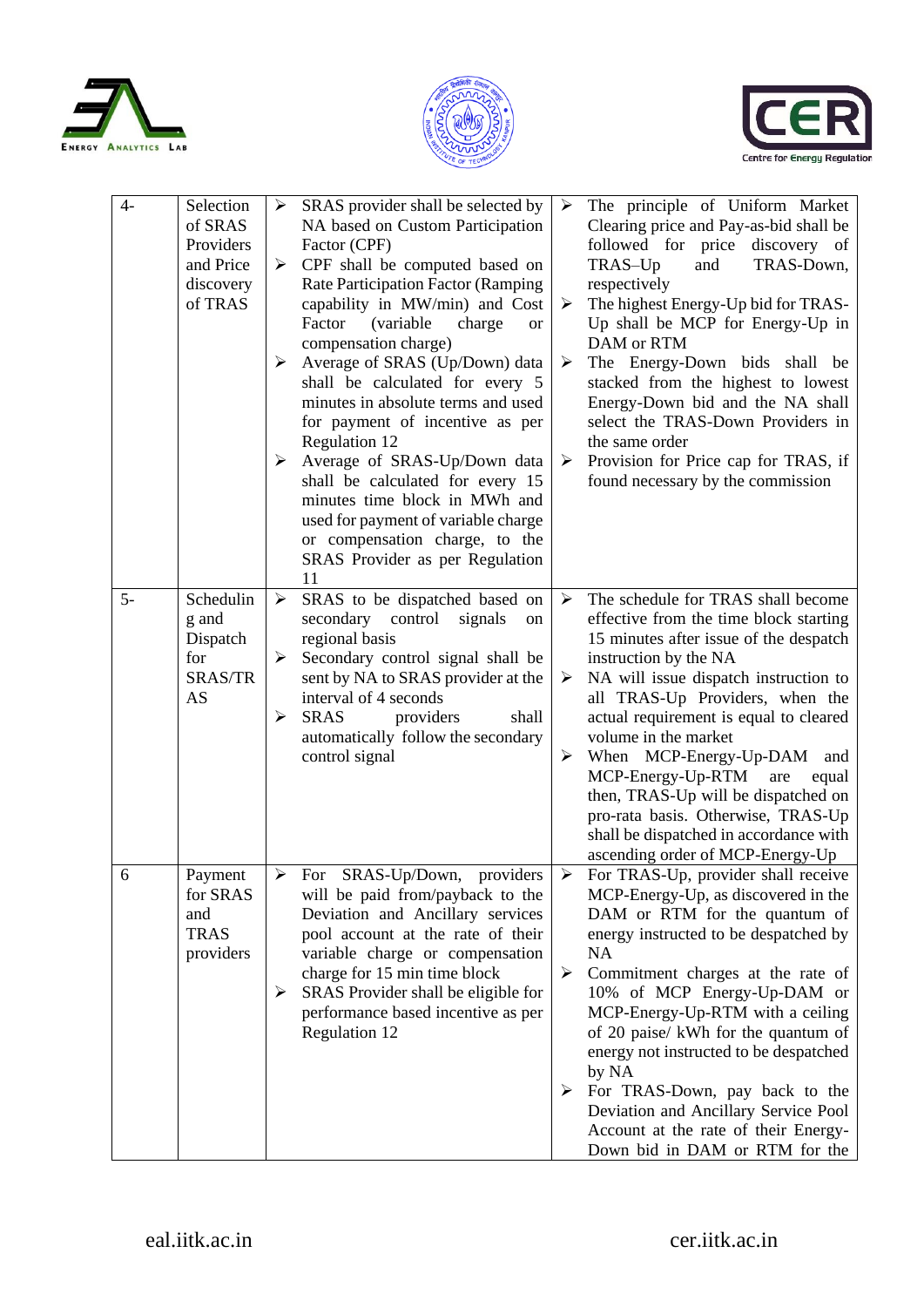





|    |                                                                            | capacity instructed to be despatched<br>by the NA                                                                                                                                                                                                                                                                                                                                                                                                                                                                                                                                                                                                                         |
|----|----------------------------------------------------------------------------|---------------------------------------------------------------------------------------------------------------------------------------------------------------------------------------------------------------------------------------------------------------------------------------------------------------------------------------------------------------------------------------------------------------------------------------------------------------------------------------------------------------------------------------------------------------------------------------------------------------------------------------------------------------------------|
| 8  | Accountin<br>g and<br>Settlemen<br>t of SRAS<br>and<br><b>TRAS</b>         | The Regional Power Committee will<br>The Regional Power Committee<br>≻<br>➤<br>will account for SRAS on a<br>account for TRAS on weekly basis<br>using interface meter data and<br>weekly basis, based on SCADA<br>schedules.<br>data<br>The Deviation and Ancillary<br>The Deviation and Ancillary Service<br>➤<br>➤<br>Service Pool Account shall be<br>Pool Account shall be charged for the<br>charges for quantum cleared and<br>charged for the full cost including<br>the (VC, EC or compensation<br>dispatched and commitment charge<br>for quantum cleared but not<br>charge) of despatched SRAS-Up,<br>for each time-block on a regional<br>despatched<br>basis |
| 9  | Failure in                                                                 | If the performance of SRAS Provider falls below 20% for two consecutive days,<br>➤                                                                                                                                                                                                                                                                                                                                                                                                                                                                                                                                                                                        |
|    | performan<br>ce of                                                         | the NA may disqualify it for a week.<br>Penalties shall be imposed to SRAS provider for violation of direction of the<br>➤                                                                                                                                                                                                                                                                                                                                                                                                                                                                                                                                                |
|    | <b>SRAS</b>                                                                | NA                                                                                                                                                                                                                                                                                                                                                                                                                                                                                                                                                                                                                                                                        |
|    | Provider                                                                   |                                                                                                                                                                                                                                                                                                                                                                                                                                                                                                                                                                                                                                                                           |
| 10 | Shortfall<br>in<br>Procurem<br>ent of<br><b>SRAS</b><br>and<br><b>TRAS</b> | Those whose URS is despatched for TRAS-Up, in the event of short-fall in<br>➤<br>procurement of TRAS-Up through the Market, shall be paid at the rate of their<br>variable charges for the quantum of TRAS-Up despatched<br>Those who are despatched for TRAS-Down, shall pay back at the rate of their<br>➤<br>variable charges, corresponding to the quantum of TRAS-Down despatched                                                                                                                                                                                                                                                                                    |

The draft Regulation can be accessed [here](https://cer.iitk.ac.in/odf_assets/upload_files/blog/Draft_Ancillary_Services_Regulations.pdf)

# **EAL Opinion**

**1. Design of Market for Ancillary Services:** 

 Ancillary services have a very important role to play in secure operation of a power system. Increasing share of variable renewable energy sources, demand further attention of system operator. Reserves Regulation Ancillary Services (RRAS) has played a key role in bringing stability in system frequency. However, current design of ancillary services does not incentivise fast response ancillary services, which is critical in operation of ancillary services with high VRE share. Furthermore, RRAS, in its current form, is also restrictive in terms of eligibility for participation.

The draft regulation is evaluated in terms of

- Incentive for fast response ancillary services
- Economically efficient and fair price discovery
- Operationally efficient to implement
- Pre-empts gaming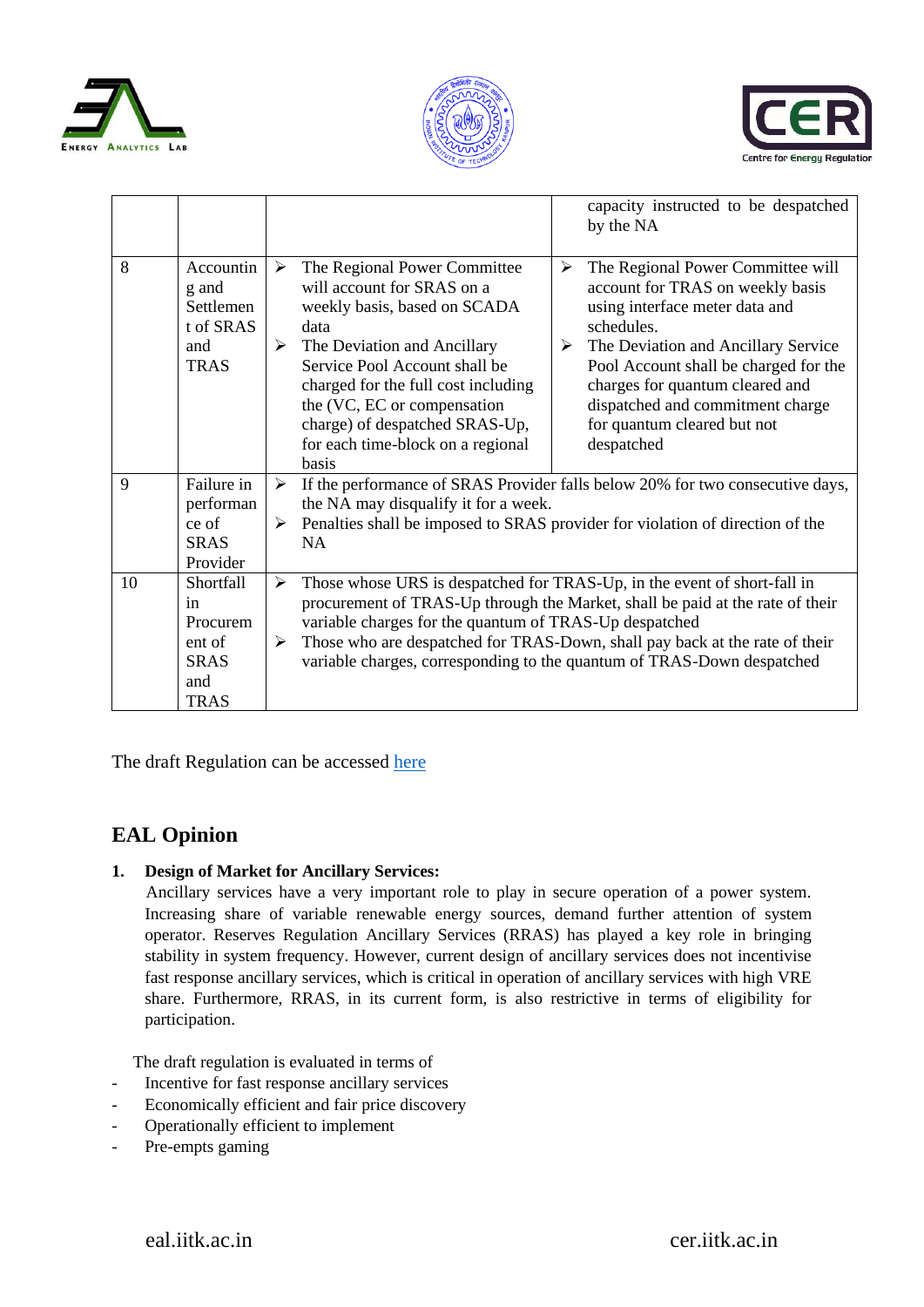





**2. Definitions of Demand Response (Regulation 3 (1j)):** The definition of demand response refers to the same being identified by the nodal agency as per the system requirement. This might be construed to mean that the nodal agency would identify demand response as one of the 'Supplier for ancillary services', whereas such specificity is not attached to other suppliers of ancillary services. Regulation should provide clarity with respect to the same.

 Further, variation in drawal by the control area should be attributable to demand response only if this is achieved through back-to-back volunteer demand reduction by the consumers, rather than load management/load shedding by the distribution company.

- **3. Define demand response aggregator:** A 'demand response aggregator' should also be defined, and its role be specified in the definition of demand response.
- **4. Definition of Energy Storage (Regulation 3 (1n)):** The definition of Energy Storage may be modified as

 "Energy Storage in relation to the electricity system, means a facility where electrical energy is converted into any **other** form of energy which can be stored, and subsequently reconverted into electrical energy **which is injected back to the grid".** 

 The text in bold should be added to bring clarity to the definition. Insertion of 'other' would ensure presence of an intermediate technology to convert conversion electricity to the other form. In the absence of stored energy being injected back to the grid (after accounting for conversion losses), storage would only behave as a load.

- **5. Definition and computation of URS (Regulation 3 (1ae)):** Unscheduled requisitioned surplus (URS) means the surplus capacity of a generating plant that has not been requisitioned by the beneficiaries, and is available for despatch. It should be computed as the difference between the declared capacity of the generating station and its total schedule by the respective beneficiaries. This should, thus, be calculated 'prior to scheduling and despatch of the respective ancillary services'.
- **6. Eligibility for Demand Response an SRAS Provider (Regulation 7):** The eligibility for an SRAS provider, which especially mentions the eligibility for demand side resources, should enhance its ambit to include the 'demand response aggregators'. which could be embedded within Discom and may not be 'connected' to the intra-state transmission system. In such cases, appropriate metering and communication requirement under the eligibility conditions may need to be fine-tuned to enable 'aggregated suppliers' of ancillary services with multiple metering locations.
- **7. Designing and Implementing a Demand Response Program:** In its true spirit, the demand response is a voluntary reduction in 'existing' demand of consumers, who have opted for the same. A reduction in 'demand' by load serving entities i.e. distribution licensees through load shedding should not qualify as demand response. To ensure effective participation of demand response, there is need to design and implement a demand response program with participation of aggregators, with adequate safeguards to ensure that the underlying rules encourage genuine demand response participation.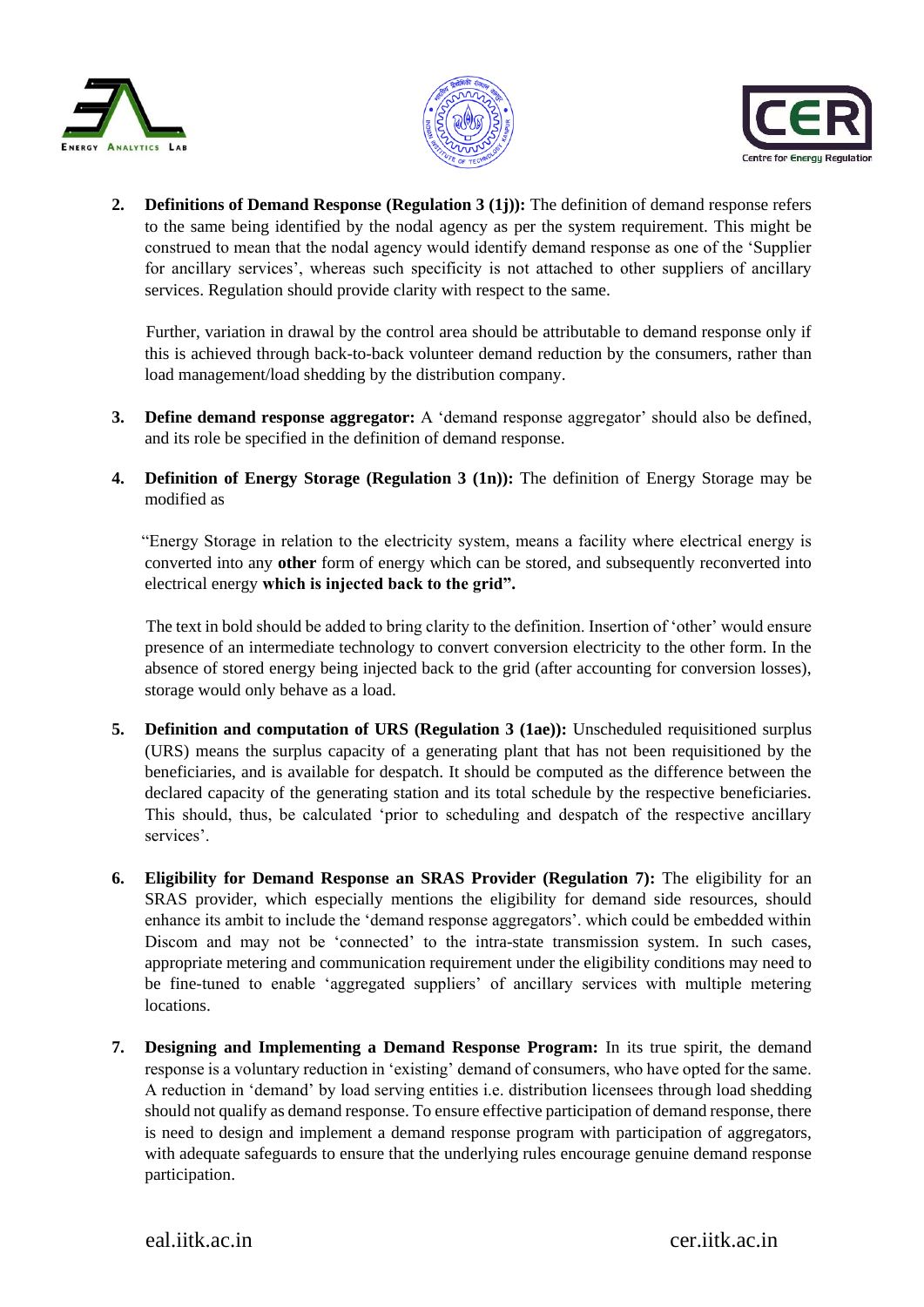





 A demand response aggregator can be included in the schedule of the respective SLDC as a virtual load/generator. The boundary for the demand response aggregator, covering identified loads (consumers), should have necessary metering and communication capability as defined in the eligibility conditions. The investment in such metering and communication capability can be justified under a business model for the demand response aggregator.

- **8. Selection of SRAS Providers and Despatch of SRAS (Regulation 10(11)):** The average of SRAS-Up and SRAS-Down MW data shall be calculated for every 5 minutes time block in absolute terms for every SRAS Provider by the Nodal Agency using the archived SCADA data at the Nodal Agency. The **"**average of SRAS-Up and SRAS-Down" may be written as '5-min average of SRAS-Up and SRAS-Down' MW data to avoid the confusion.
- **9. Selection of SRAS Providers and Despatch of SRAS (Regulation 10(12))**: The average of SRAS-Up and SRAS-Down MW data shall be calculated for every 15 minutes time block in MWh for every SRAS Provider by the Nodal Agency using the archived SCADA data at the Nodal Agency. The **"**average of SRAS-Up and SRAS-Down" may be written as '15-min average of SRAS-Up and SRAS-Down' MW data to avoid the confusion.
- **10. Procurement of SRAS (Regulation 9(5)):** It is not clear whether the participating generator need to declare their variable charge in line with the charge determined under either section 62 or approved under section 63, or they have liberty to quote at variance. In case such generators are allowed to quote higher than their variable charges, this will increase the supernormal profit for the sub-marginal plants (as discussed later in these comments).
- **11. Performance of SRAS Provider and Incentive (Regulation 12(2)**): Incentive should be provided based on actual response against the secondary control signal 'SRAS-Up/Down' sent every 4 seconds to the control centre of the SRAS provider. However, the measurement of performance on the basis of 5-minute MW data as calculated in Regulation 10 (Clause 11) is not clear and needs to be further elaborated.
- **12. Performance of SRAS Provider and Incentive (Regulation 12(3)**): The IEGC mandates the system constituents to follow the system operator's instructions. The draft regulation provides incentive on the basis of **proportion of times an ancillary service provider responds to secondary control signal within the prescribed time limit.** This incentive would be applicable for the overall energy 'delivered' by the ancillary service provider across the day.

 The scale of proposed incentive in draft regulation seems to be disproportionately high and will impose undue burden, particularly on distribution utilities. It is important to note that generators are already provided incentives for (i) Ramping related incentive<sup>1</sup> (ii) For Peak and off Peak Hours corresponding to scheduled generation in excess of ex-bus energy @ 65 paise/ kWh and @ 50 paise/ kWh, respectively<sup>2</sup>. Some of these existing incentives are themselves high and impose

**.** 

<sup>1</sup> POSOCO "Detailed Guidelines for Assessment of Ramping Capability" of Inter State Generating Stations (ISGS)" 2020 [https://posoco.in/wp-content/uploads/2020/01/Ramp\\_Assessment\\_detailed-guidelines\\_6Jan2020.pdf](https://posoco.in/wp-content/uploads/2020/01/Ramp_Assessment_detailed-guidelines_6Jan2020.pdf)

<sup>2</sup> CERC's Terms and Condition of Tariff Regulation, 2019 <https://cercind.gov.in/2019/regulation/Tariff%20Regulations-2019.pdf>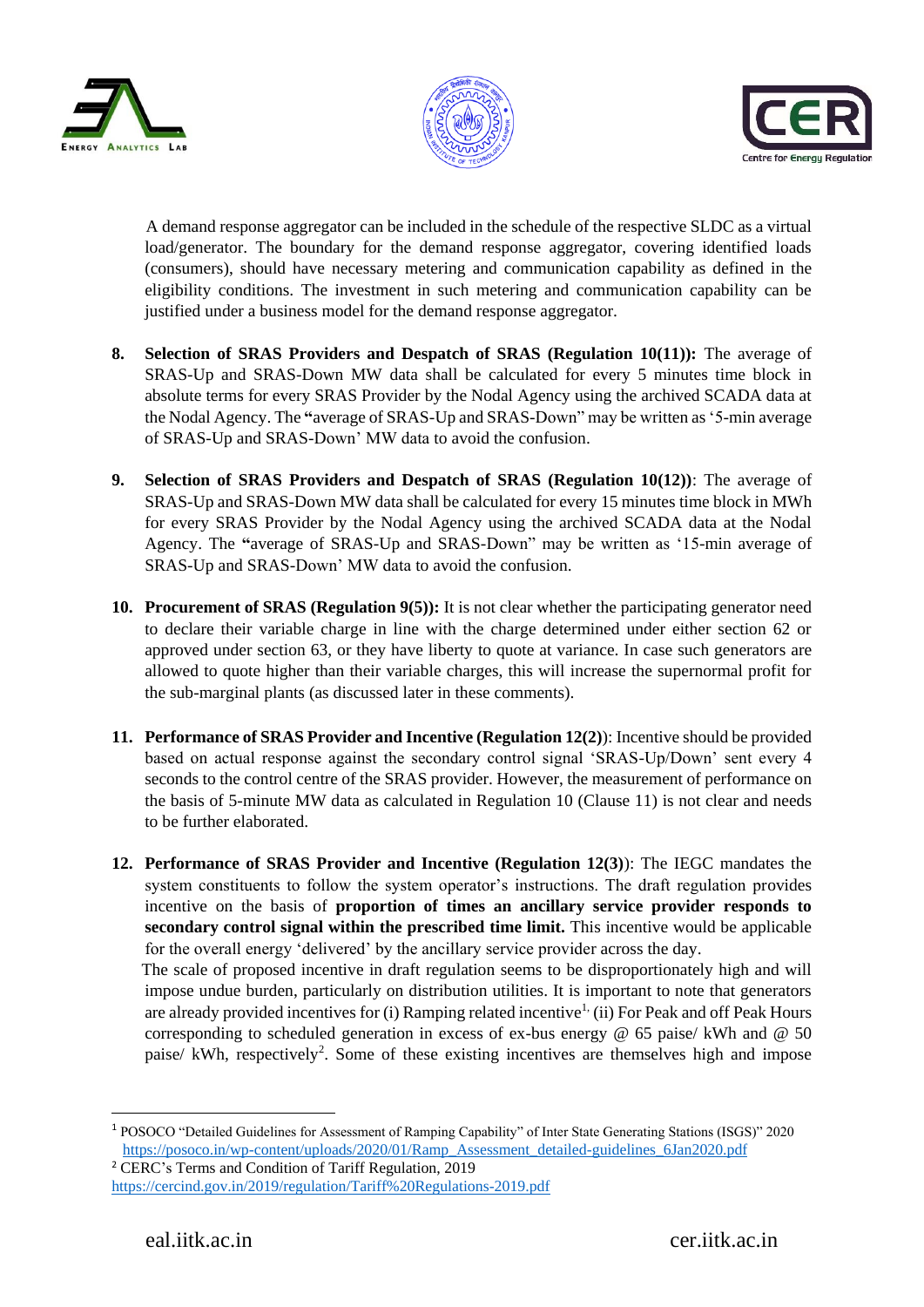





additional cost burden for the ultimate consumers, This issue has been highlighted earlier so in response to the relevant regulation/procedures<sup>3</sup>.

 **The proposed incentive going up to 40 paisa/kWh is disproportionately high and is not economically justified<sup>4</sup> .** An incentive of 10 paise/ **kWh** to the entities meeting just 20% cases of response to the SRAS signal does not seem to encourage even minimal efficiency in performance as enshrined in the Electricity Act 2003. The scale of incentives should be replaced with a scheme of penalty and incentive. The former should be applicable for deficient response to SRAS signal below 80%, and a minimal incentive of 10 paise/kWh for performance beyond that (upto 95 %) and 15 paise/kWh for 95% and above.

 From point of view of total cost burden on ultimate consumers, incentive scheme should also be supplemented with penalty mechanism wherein performance below 45-70% band should be subjected to a penalty as suggested in Table 1.

| Actual performance vis-à-vis<br>secondary control signal for an<br><b>SRAS Provider</b> | Proposed Incentive<br>Rate (paise/kWh) | Suggested Incentive/<br><b>Penalty Rate</b><br>(paise/kWh) |  |  |  |
|-----------------------------------------------------------------------------------------|----------------------------------------|------------------------------------------------------------|--|--|--|
| Above 95%                                                                               | (+) 40                                 | $(+)15$                                                    |  |  |  |
| $80 - 95%$                                                                              | $(+) 30$                               | $(+)10$                                                    |  |  |  |
| $70 - 80%$                                                                              | $(+) 20$                               |                                                            |  |  |  |
| $50 - 70%$                                                                              | (+) 10                                 | $(-5)$                                                     |  |  |  |
| Below 50%                                                                               |                                        | $(-10)$                                                    |  |  |  |

Table 1: Incentive/ Penalty based on Performance

- **13. Procurement of TRAS (Regulation 16(2a)):** The draft regulation seems to suggest that a separate market segment would be created for TRAS for a Day-Ahead and Real-Time basis. It needs to be clarified that Day-Ahead and RTM market do not refer to the existing contracts being traded on Power Exchanges. To bring about this clarity, the proposed two market contracts may be called as DAM-TRAS and RTM-TRAS, respectively.
- **14. Quantum of Requirement of SRAS and TRAS (Regulation 6 & 16(2a)):** Estimation of quantum of requirement for the SRAS or the TRAS close to the relevant time block as currently done in the case of RRAS would be a more meaningful exercise. In contrast, an estimation for TRAS on a dayahead basis could not be undertaken reliably as system conditions are better understood close to the time block (especially due to variable renewable energy and demand variability) rather than on a day ahead basis. Furthermore, a day-ahead estimation of TRAS begins with a presumption of deviation greater than 100 MW. This is philosophically challenging as, under this regulation, the system operator is expected to 'estimate' possibility of such a deviation but not able to provide a framework to handle the same. This way, DAM-TRAS is proposed to work as a 'energy market' rather than ancillary services market as such.

 It is suggested that **a phased implementation strategy be adopted wherein RTM-TRAS is implemented along with SRAS in the first phase**. Introduction of DAM-TRAS would be relevant

<sup>1</sup> <sup>3</sup> Singh, A. *Power Chronicle*, Volume 3, Issue 4, April 2021, Newsletter of Energy Analytics Lab, IIT Kanpur. <sup>4</sup> In rather simplified manner, this would be akin to providing as per km incentive to a taxi service provider for all the km of travel merely on the basis of the proportion of response to a phone call. While this may merit a reasonable incentive in other form, one can also visualise a disincentive whereby poor customer service may lead the operator to loose the service provided status.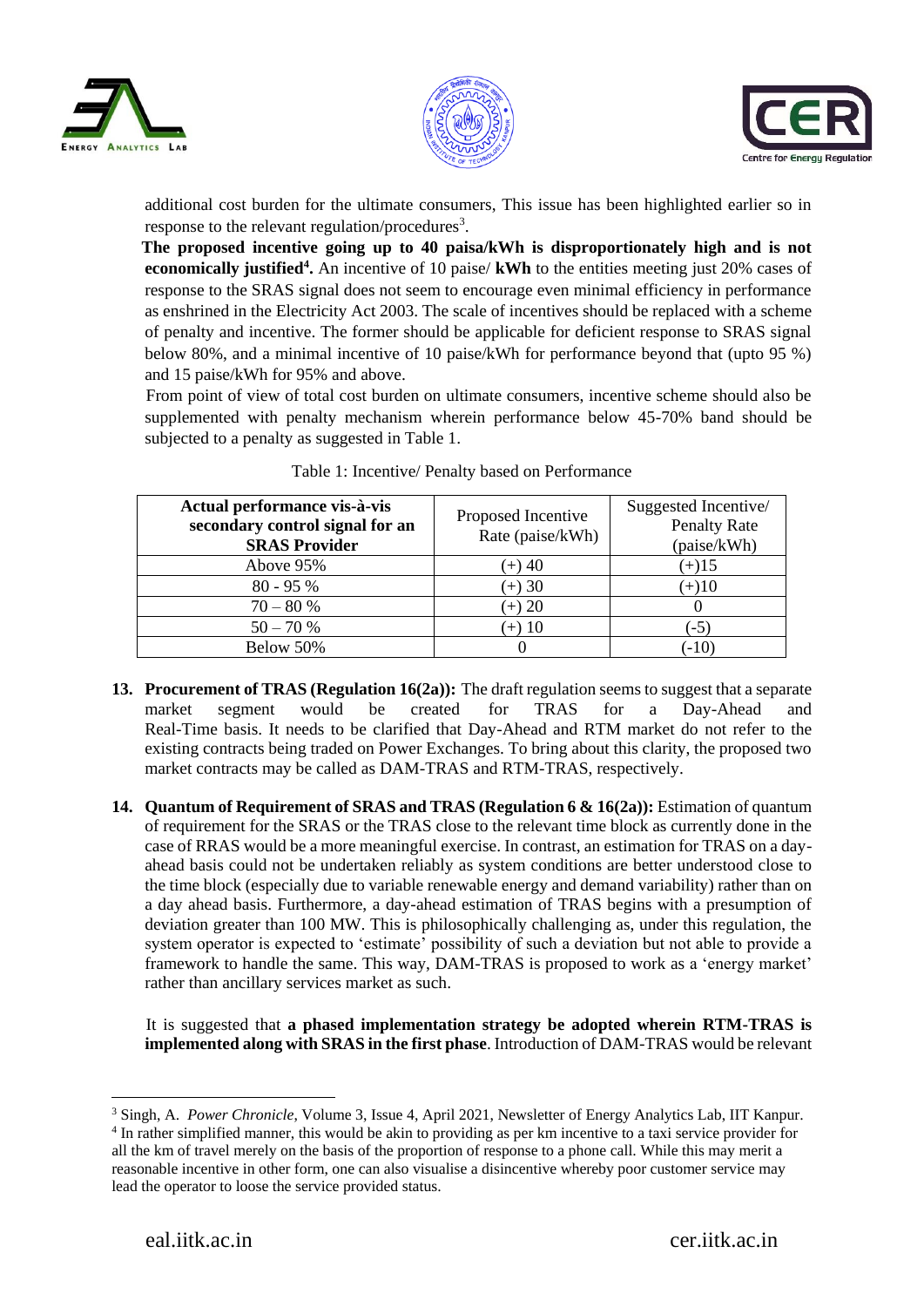





if the framework is not able to assure availability of the adequate resources at reasonable price as per the 'estimated' TRAS on RTM basis.

**15. Price Discovery of TRAS (Regulation 17**): The uniform market-clearing price for TRAS-Up on the basis of an 'estimated' requirement is economically inefficient and also exposes the mechanism to potential gaming. The market-clearing price would be decided by the marginal plant (participant) as per the 'estimated' quantum of TRAS-up (See Figure 1). This allows for significant supernatural profit to the sub-marginal plants (participants) (See Figure 1). This is also unfair to the beneficiaries (particularly the consumer serving distribution utilities), who have paid the fixed charges of the generating plants. Hence, there is no under recovery of fixed charges that needs compensation through a price over and above the variable charges.



Quantum (MW)

Fig. 1: Price discovery of TRAS-Up

 Given that the existing generators will supply the TRAS-Up service from a capacity whose fixed charges are recovered under the prevailing tariff framework, any economic benefit that allows for recovery beyond the variable charges, and that too for a 'social good', would not be justified. Hence, **pay-as-bid framework would be economically more efficient and fair mechanism for price discovery of TRAS-Up service.**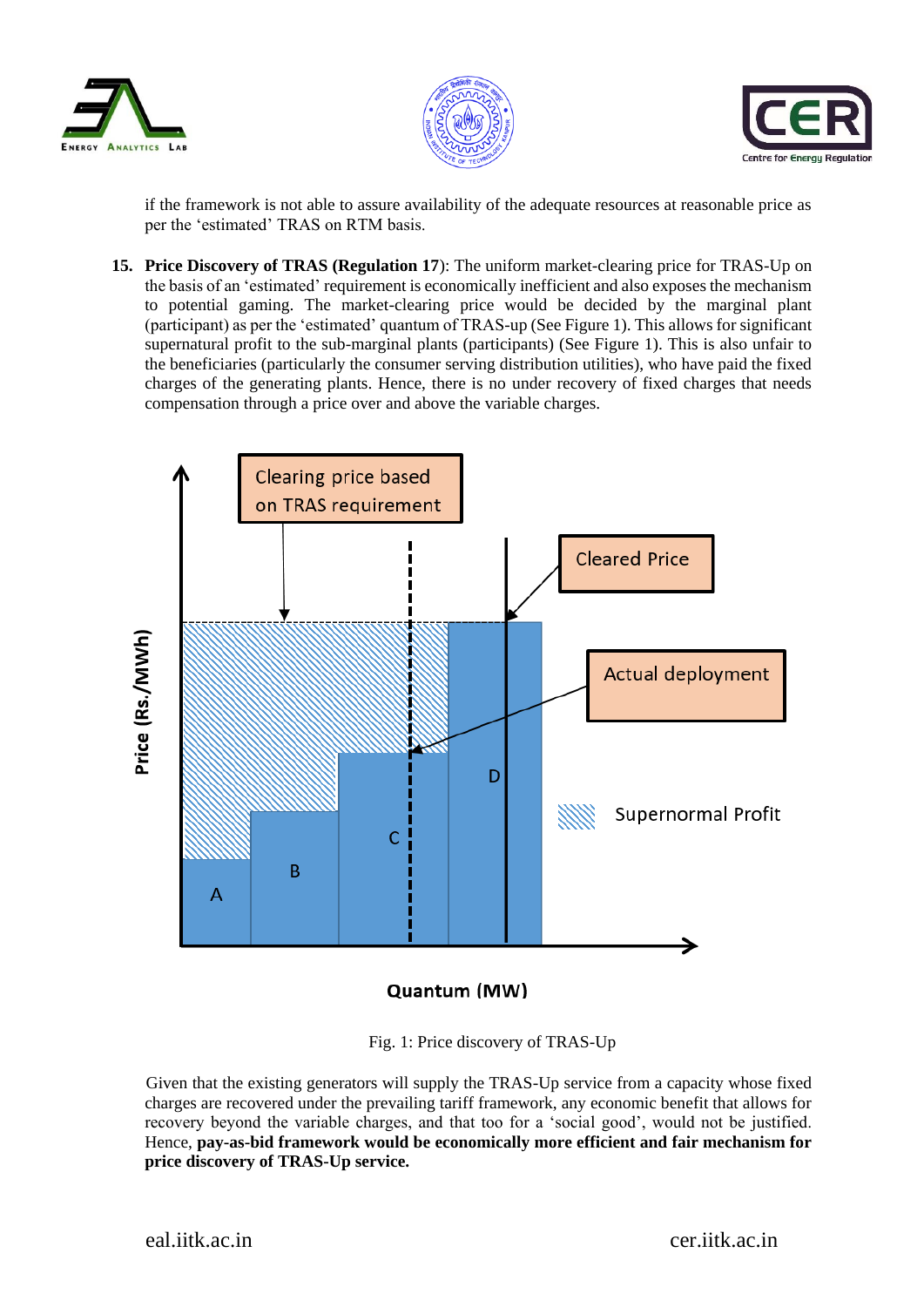





- **16. The Time-line for Scheduling and Despatch (Regulation 18(3)):** The draft regulation, while identifying timeline for activation of various ancillary services, does not seem to provide time required for data gathering from relevant telemetry, estimation of system parameters and decision making for activation, which may take few seconds to a minute. This would leave less than 15 minute of operational time for monitoring SRAS deployment and taking decision for subsequent SRAS/TRAS deployment. Accordingly, some of the suggested modifications include
- **18(3) -** "continuous deployment for 15 minutes" may be replaced with 'immediately succeeding block' so as to provide operational clarity as shown in Figure 2.



Fig. 2: Timeline for SRAS and TRAS operation

 Fig. 2 of the explanatory memorandum suggests that the TRAS deployment can be done within the 15-minute deployment period of SRAS, to ensure the decision to activate and deploy TRAS is taken after the 15 minutes' operation of SRAS (above 100 MW in one direction), the SRAS would still need to operate for another period of 15 minutes till the TRAS takes over. Hence**, minimum operation time for SRAS, given the proposed condition in the draft regulation, would be 30 minutes. The timeline proposed in the draft regulation needs to be fine-tuned to ensure that it is consistent with the deployment process mentioned elsewhere in the regulation.**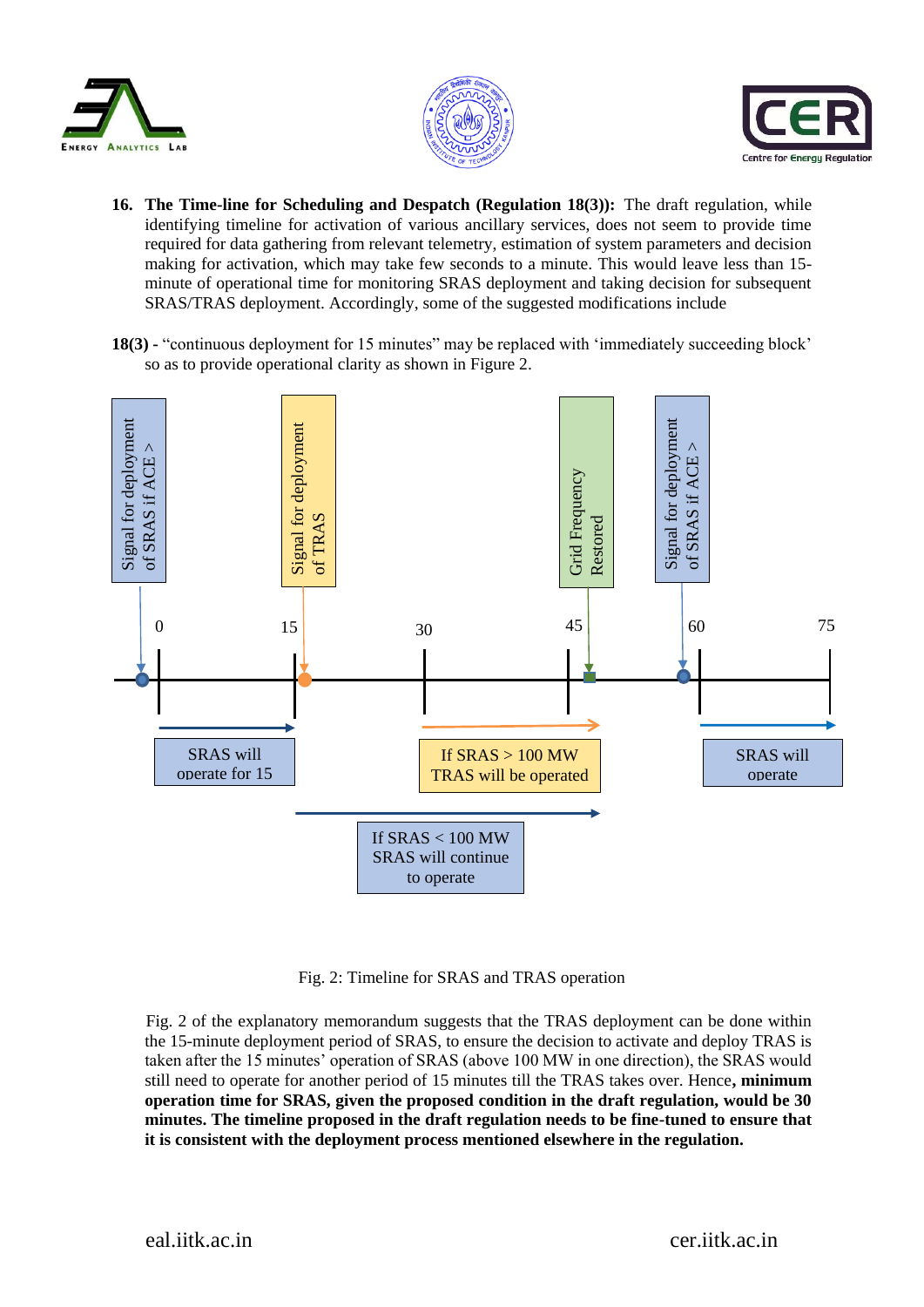





- **17. Differentiate between reduction in SRAS/TRAS Deployment Vs SRAS/TRAS Down:** Once SRAS/TRAS (Up/Down) is deployed, the system conditions may necessitate reassessment of the SRAS/ TRAS requirement. This should first be reflected in a reduction in the currently deployed Up (Down) service in the descending order of their variable charge/ MCP rather than a simultaneous deployment of Down (Up) service. Although the regulation's intent may be same, it should be clearly reflected in the regulation.
- **18. Shortfall in Procurement of SRAS and TRAS or Emergency Condition (Regulation 20(1)):**  For the purpose of calculating the incentives to be paid for RRAS Up/Down regulation under emergency/shortfall (Regulation 20(1)). The proposal for incentive to respond to an emergency call would be much more justified than the one proposed in the Regulation 12(3).
- **19. Proposed Methodology for Calculation of Allocation of Secondary Control Signal among SRAS-Up Providers:** (Regulation 10(5)): The process of evaluating the rate factor and cost factor does not provide adequate incentive to the eligible entities who can deploy the required ancillary services at a relatively faster rate, which are more relevant in the context of higher VRE share<sup>5</sup>. We suggest modification to include ramping rate (in %) rather than in absolute term **(MW/min) to provide correct incentive for the same.**

 The proposed approach to derive normalised rate participation factor and normalised custom participation factor uses the relative proportion of the rate factor or the cost factor, respectively, across the sum of those factors for all the market participants. The proposed methodology has distributional impact. The method of calculation of the normalized participation factor gives more weightage to plants with larger absolute rate factor, which would generally be associated with larger plants.

 Instead of using the rate factor based on absolute ramp rate, use of percentage ramp rate would provide a more robust estimation of the participation factor as explained through the following example.

 As per the allocation process proposed in the draft regulation, plant A gets proportionately higher allocation due to higher absolute value of the 'ramp rate', whereas plant C. get much lower allocation. Note that both the plants have same ramp rate in per cent but plant A has higher absolute rate. Calculations as per the suggested method herein, considering percentage ramping rate, provide adequate allocation to plant C as well.

1

<sup>5</sup> Das et al. (2020), Flexibility requirement for large-scale renewable energy integration in Indian power system: Technology, policy and modeling options, Energy Strategy Reviews, Volume 29.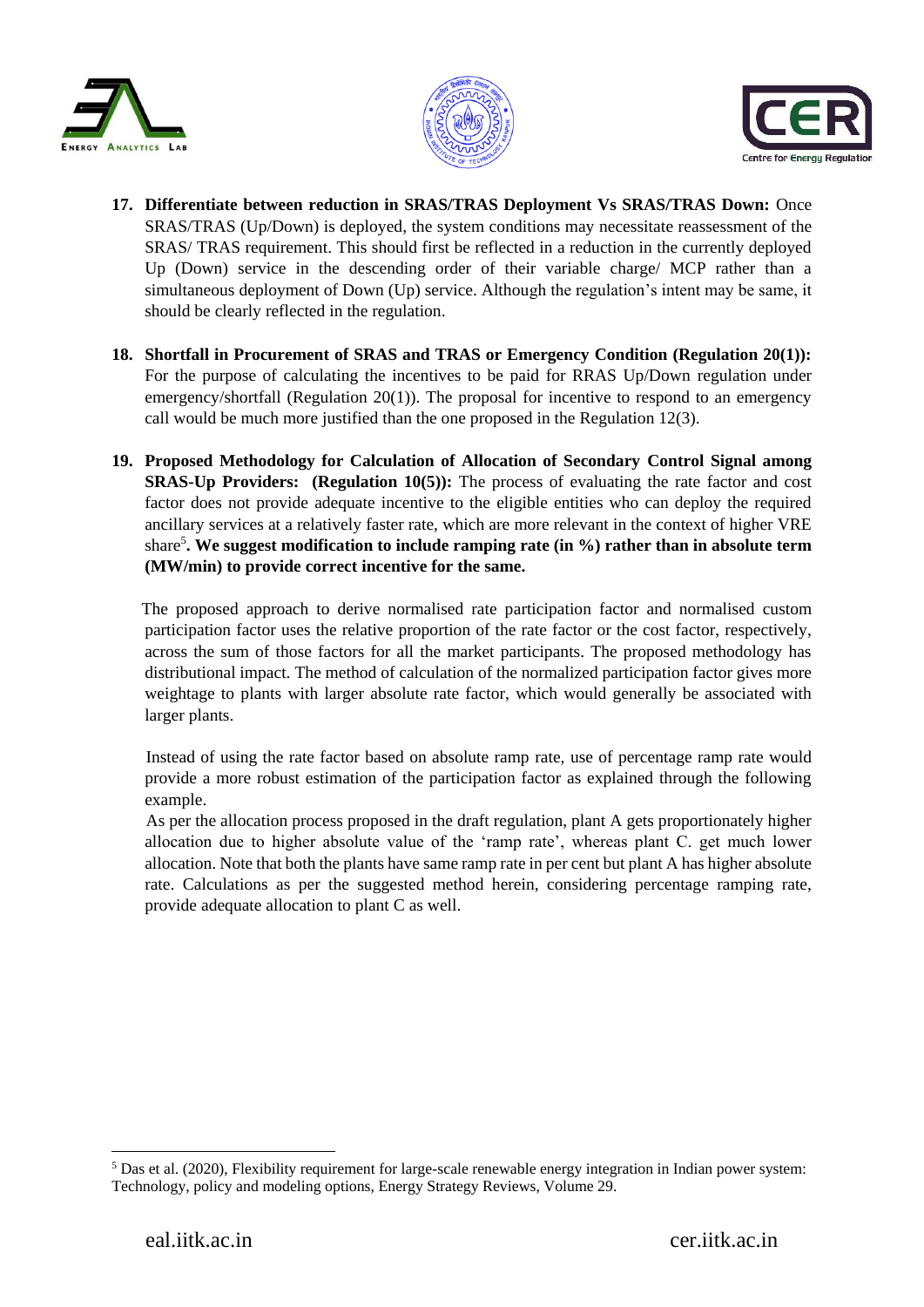





| <b>SRAS</b> Provider | Capacity Pmax<br>Declared<br><b>CMM</b> | $(\mathbf{M}\mathbf{W})$<br>Schedule | Reserve (Range)<br>SRAS-Up     | Rate Factor<br>min)<br>(MW) | Cost Factor<br>(paise/kWh) | Normalized Rate<br>Participation<br>Factor | Normalized Cost<br>Factor              | Participation<br>Factor (CPF)<br>Custom | Normalised<br>CPF(NCPF)       | Ramp limited<br>SRAS-Up<br>Reserve | Requirement<br>SRAS-Up<br>(MW) | Capacity with<br>SRAS-UP<br><b>NCPF</b> | SRAS<br>Control Signal                  | Proposed CPF          | Proposed NCP)                    | $\sigma$<br><b>ARS</b> Control<br>Redistribution<br>Proposed | Proposed SRAS<br>Control Signal |
|----------------------|-----------------------------------------|--------------------------------------|--------------------------------|-----------------------------|----------------------------|--------------------------------------------|----------------------------------------|-----------------------------------------|-------------------------------|------------------------------------|--------------------------------|-----------------------------------------|-----------------------------------------|-----------------------|----------------------------------|--------------------------------------------------------------|---------------------------------|
|                      | (a)                                     | (b)                                  | (c)<br>$=$<br>$[(a)-]$<br>(b)] | (d)                         | (e)                        | $(f) =$<br>(d)/sum(d)<br>)]                | $(g)$ =<br>(e)/sum(e)<br>$\mathcal{L}$ | $(h) =$<br>[f]/(g)<br>)]                | $(i) =$<br>[(h)/sum(h)]<br>)] | $(j)$ = Min<br>[(c),(d)x]<br>5]    | (k)                            | $(l) =$<br>(i)x(k)                      | $(m) =$<br>(1)<br>subje<br>ct to<br>(i) | $(h') =$<br>[(f)/(g)] | $(ii) =$<br>[(h')/sum(h')]<br>)] | (m1)                                                         | $(m2) =$<br>$(l)+(m)$<br>1)     |
| $\mathbf{A}$         | 4150                                    | 4000                                 | 150                            | 41.                         | 194                        | 0.16                                       | 0.15                                   | 1.03                                    | 0.19                          | 150                                |                                | 66                                      | 66                                      | 1.03                  | 0.29                             | 4.7                                                          | 71                              |
| B                    | 400                                     | 250                                  | 150                            | 100                         | 231                        | 0.38                                       | 0.18                                   | 2.08                                    | 0.39                          | 150                                |                                | 133                                     | 149                                     | 2.08                  | 0.59                             | 9.6                                                          | 143                             |
| $\mathcal{C}$        | 1050                                    | 950                                  | 100                            | 10.<br>5                    | 264                        | 0.04                                       | 0.21                                   | 0.19                                    | 0.04                          | 100                                | 340                            | 12                                      | 12                                      | 0.19                  | 0.05                             | 0.9                                                          | 13                              |
| D                    | 1000                                    | 900                                  | 100                            | 100                         | 265                        | 0.38                                       | 0.21                                   | 1.81                                    | 0.34                          | 100                                |                                | 116                                     | 100                                     | 0.00                  | 0.00                             | 0.0                                                          | 100                             |
| E                    | 1320                                    | 1200                                 | 120                            | 13.<br>$\overline{c}$       | 321                        | 0.05                                       | 0.25                                   | 0.20                                    | 0.04                          | 120                                |                                | 13                                      | 13                                      | 0.20                  | 0.06                             | 0.9                                                          | 14                              |

## Table 2: Methodology for calculation of Custom Participation Factor and Allocation of SRAS among SRAS-Up Providers (Draft Regulation)